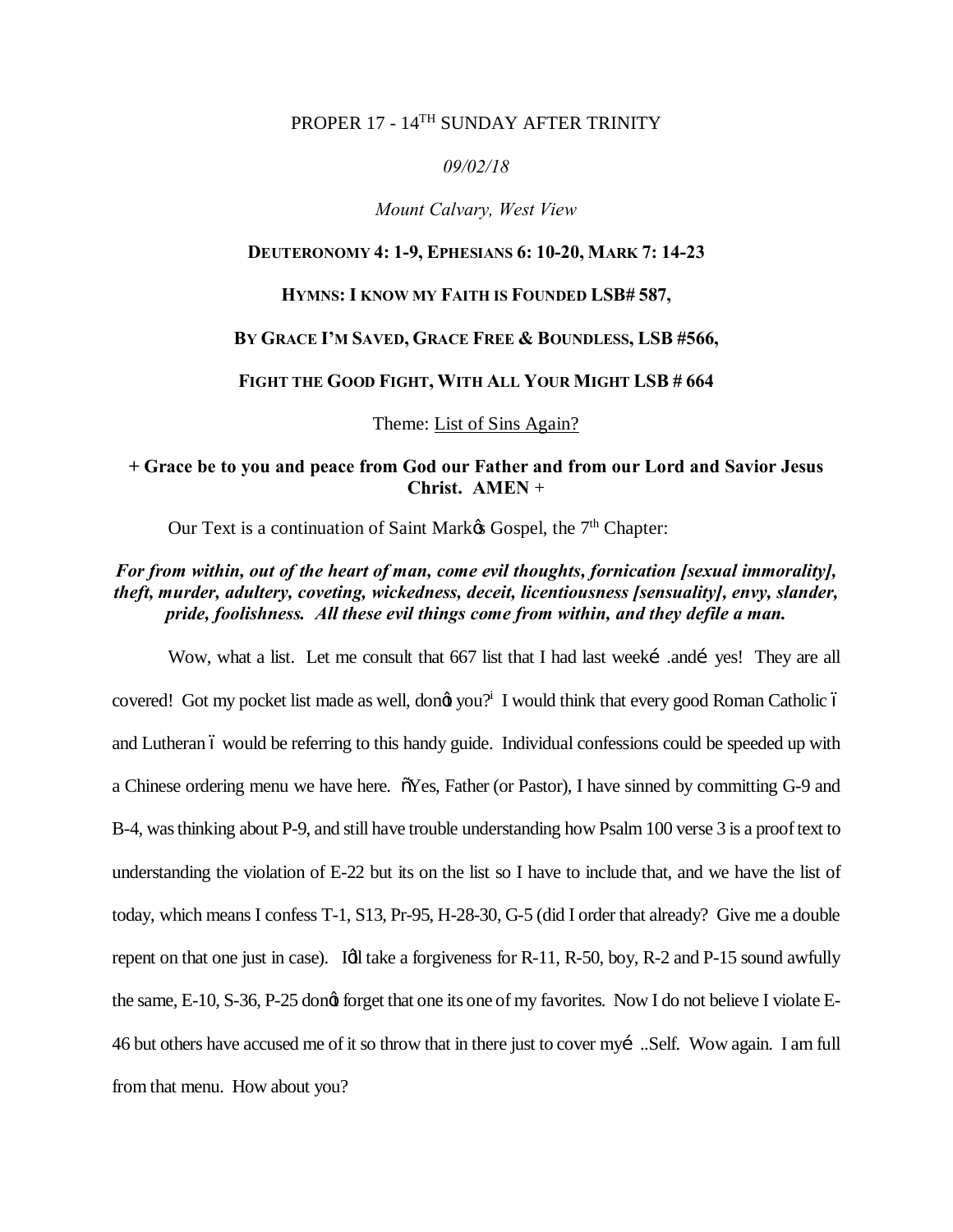If you havengt figured it out yet, we have the same problem with our list as Martin Luther did when he was a younger lad. It is impossible to list them all when it comes to listing our sins. There are, as we have just confessed, sins of thoughts, word and deed, things we have done and left undone, and by far, have not loved God with our whole hearts and most certainly not loved our neighbors as ourselves. We certainly do deserve temporal and eternal punishment, if we are truly honest with ourselves, and therein lies the true problem. We are not honest with ourselves, or we would understand the gravity of our sins and the due punishment thereof, fill these pews to overflowing and have more than 10 tables of communion rail attendees. Since we are not honest with ourselves and able to repent of every infraction of God's Holy Law, God gives us the wonderful opportunity to have private confession, found on page 292 in the front of your pew hymnal there (you may have to unstick the pages), or refer to page 310 in your blue hymnal at home. And if you still prefer the Old Red, as I do, there is page 46 for individual as well as corporate use. What I am impressing upon you is that individual confession is not a  $\delta$ Roman $\delta$ thing to do, it is a Christian thing to do, as Martin Luther encouraged us so to do in the Small Catechism, "*Which sins should we confess? Before God we should plead guilty of all sins, even of those which we do not know, as we do in the Lord's prayer* (Ah, yes, another reason to pray the Lord & Prayer like voting in Chicago – early and often); *but before the Pastor*(that is individual confession,) *we should confess those sins only which we know and feel in our hearts.* And which are these? *Here consider your station according to the Ten Commandments, whether you are father, mother, son, daughter, master, mistress, servant; whether you have been disobedient, unfaithful, slothful; whether you have grieved any person by word or deed; whether you have stolen, neglected, or wasted aught, or done other injury*.

Jesus had in our text just berated the pharisees with their accusation that the disciples, and by default, Jesus, defiled the LAW by eating with ceremonially unclean hands. Yet, the ceremonial laws were to prepare for the coming of the Messiah, and by holding onto traditions rather than the true purpose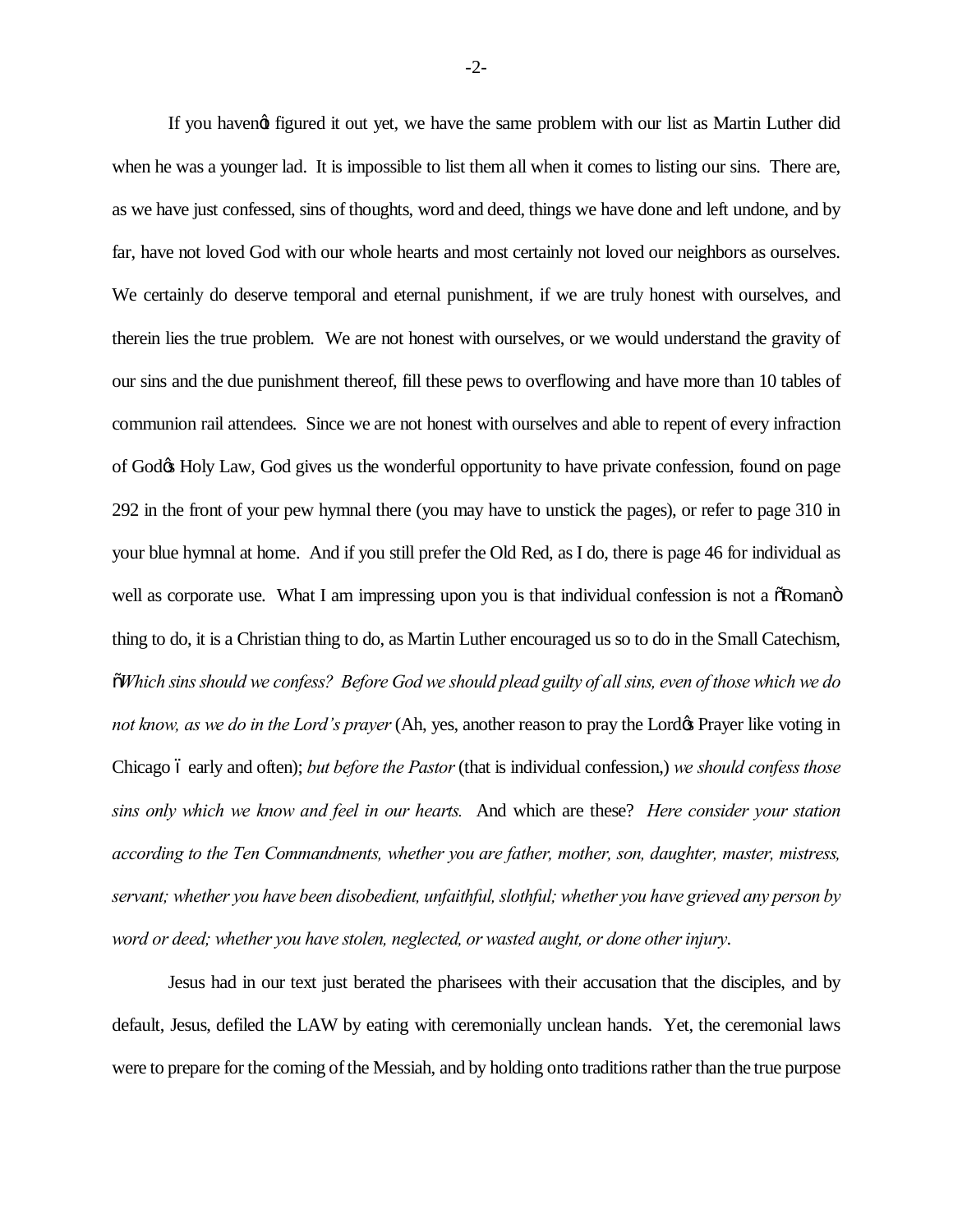in looking to the coming Messiah, they have violated their own traditions, and violated God commandment of taking care of others. The problem lies not in the consumption of the food being unclean, but in the outward actions of their evil thoughts about Jesus and His followers, about their immorality, thievery, murdering, covetous and wicked adulterous generation.

The Jews were big on refraining from certain foods, and for good reason. Really, it was, for God told them NOT do eat such things. It was good for them to follow these rules because it helped them remember the coming of the Messiah, the Lamb of God that will shed His body and blood as the final sacrifice for sins and allow us mere mortals to live again in a state of grace and forgiveness. No longer will we need to prepare and look forward to a coming messiah, but the Messiah, the Savior has come in Christ Jesus our Lord! Because of this, He has declared all foods clean. Maybe Peter forgot this in Acts 10, but no matter; God forgives even the things we do not do. All foods are good for eating 6 just do so in moderation. If I eat red meat at every meal, and decide to be a slothful dullard, well, this might not be the best living choice, so I need to be moderate and exercise more. It is best to remember sin this way: the food is not the sin, but when I do sin, I can only blame myself.

*For from within, out of the heart of man, come evil thoughts, fornication [sexual immorality], theft, murder, adultery, coveting, wickedness, deceit, licentiousness [sensuality], envy, slander, pride, foolishness.* Did Jesus miss anything? Of course not; God doesnat miss anything being omnipotent. Every one of these sins cannot be blamed on anyone else but myself. They come out of me and are a condition of the original sin that is in this old man. *All these evil things come from within, and they defile a man*. I am defiled not because God tempted me, or because the devil made me do it. I am defiled because my very own flesh wishes to do me in. I cannot stop sinning any more than I can stop breathing. Actually, I can stop breathing, and in doing so, I still sin. Wow, sin permeates our very being. We really must come to the reality that we cannot save ourselves.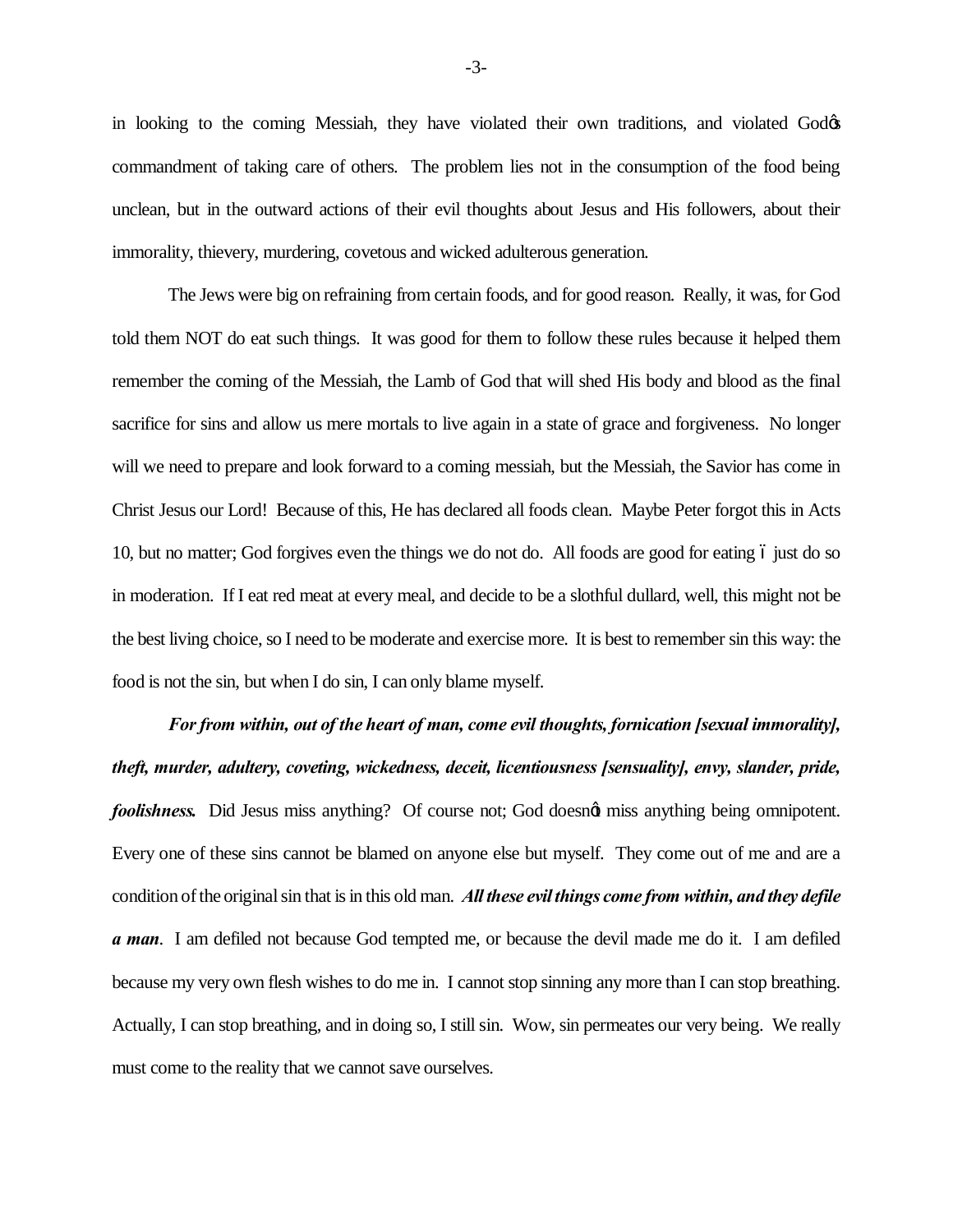This is where Jesus steps in. Through the work of the Holy Ghost, and the Word and Sacrament ministry He gives to you, you have been made a New Man in baptism. A New Man has come forth that desires not the old ways, but desires to follow God, and believes in Jesus Christ as the Only Lord and Savior. It trusts that the suffering and dying on the cross IS the salvation won, and that the partaking of the very same Body and Blood at this altar is the forgiveness of EVERY sin, and the garment of my baptism is again white as snow. Just as there is nothing I can eat to make me any better or worse as a person (not to hear PETA say something about that), there is nothing I can do to make me a better Christian. I can only live in faith and allow the New Man to show forth and live a life worthy of the name, Jesus. To do this, God has given me a whole armor to wear to combat the list of sins. I have the belt of truth, the breastplate of righteousness, the readiness of the Gospel of peace, and the great shield of faith. For my head, may it ever recall the salvation I have through Jesus Christ my Lord, and protect myself with the sword of the Spirit, the wonderful Word of God.

The thing about this list<sup>ii</sup> is that it separates sins that con be committed towards non-Christians as well as fellow Christians. To me, this is silly. Sins committed towards Christians are no worse than any other sins, we just assume they are. If anything, they should be better, because we should receive forgiveness faster, yes? That is another thing, how fast are you to forgive, knowing that the offender is unable to keep from sinning? Knowing how your life has been changed through the washing of Water and Word, are you as willing to forgive as you have been forgiven? Even of old, our God cautioned us, "*Take care, keep your soul diligently, lest you forget the things that your eyes have seen*." What He means is that you have seen the great things God has done for you through Word and Sacrament ministry. Just imagine what He can do to someone else with the same washing of Water and Word and Body and Blood 6 there just might be a new man before you! Remember, from the heart comes evil; from God comes everlasting life and forgiveness. In our Triune God's Name, we pray. **AMEN.**

-4-